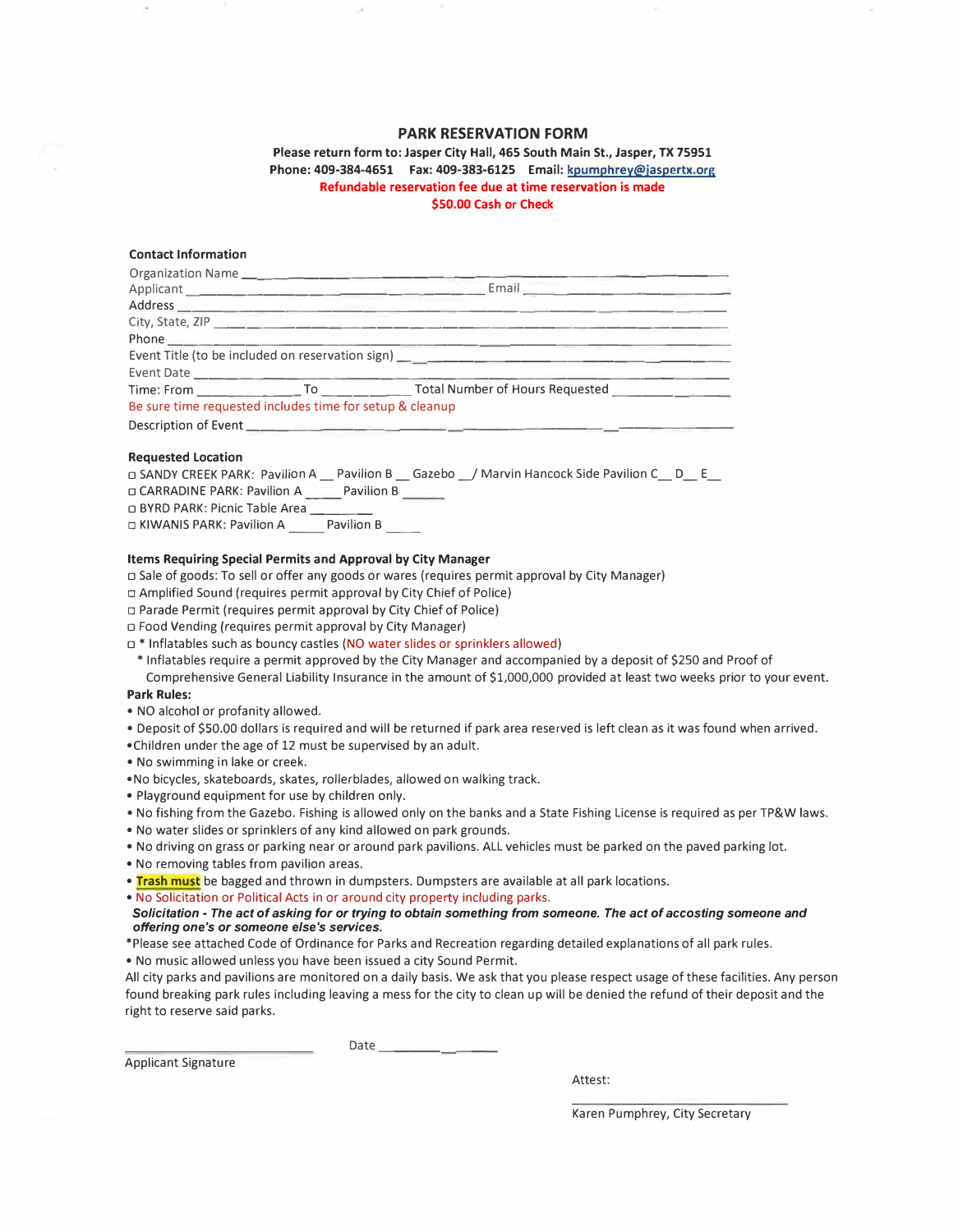## Chapter 17.5

## PARKS AND RECREATION\*

### Sec. 17.5-1. Compliance with chapter.

(a) As a condition of use. Compliance with the rules and regulations in this chapter is a condition of use of the public parks and playgrounds under the jurisdiction of the City of Jasper.

(b) Enforcement; expulsion or arrest. Any person charged with the supervision and care of any park or playground and all police officers shall have authority to enforce the provisions of this article by expulsion from the grounds or arrest.

(c) It shall be unlawful to do or perform any act prohibited in this chapter and, upon conviction, any violation hereof shall be punished by a fine of not less than one dollar (\$1.00) nor more than two hundred dollars (\$200.00).

(Ord. No. 4-95-1, 4-10-95)

## Sec. 17.5-2. Use of city parks and playgrounds.

It shall be unlawful in the establishment of park and playground regulations, approval of private use of park facilities, or actual participation in private or public events within said parks and playgrounds to discourage or deny use of or access to said facilities by any person on the basis of such person's age, sex, race, national origin or handicapped status. (Ord. No. 4-95-1, 4-10-95)

# Sec. 17.5-3. Fishing in city controlled lakes and waterways.

(a) Fishing is permitted in all lakes and waterways that are under jurisdiction of the city; subject to compliance with all state laws, regulations and special local conditions.

- (b) Local restrictions:
- (1) Bag limits are established at five (5) fish per day per person.
- Fishing from bridges, the lake gazebo or other permanent structures is prohibited.  $(2)$
- Multiple fishing apparatus of all types are prohibited. Persons using city lakes and  $(3)$ waterways for the purpose of fishing shall utilize no more than one (1) pole, rod or other type of fishing apparatus at any time.

\*Editor's note-Ord. No. 4-95-1, adopted April 10, 1995, amended the Code by adding provisions designated as Ch. 27, §§ 27-1-27-24. In order to preserve the alphabetical sequence of chapters in the Code, the editor has included the provisions of Ord. No. 4-95-1 as Ch. 17.5.

Cross references—Location of signs, § 3-13; offenses, § 17-1 et seq.; peddlers and solicitors, § 18-1 et seq.; parks and playgrounds, § 22-4.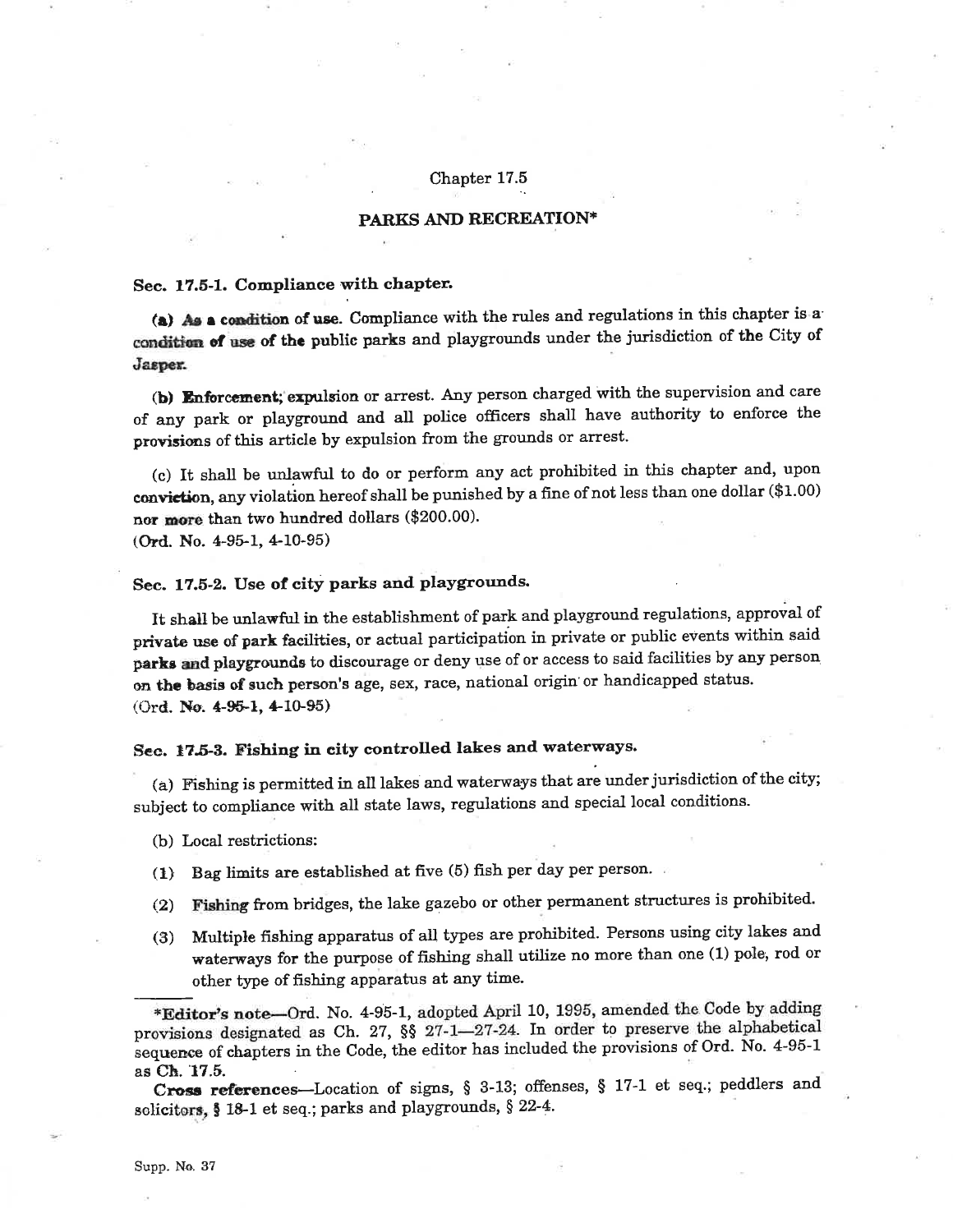#### **JASPER CODE**

The city reserves the right to temporarily suspend fishing within city lakes and  $(4)$ waterways.

(Ord. No. 4-95-1, 4-10-95; Ord. No. 10-96-1, § 1, 10-15-96; Ord. No. 7-00-3, 7-10-00)

### Sec. 17.5-4. Swimming in all city lakes and waterways.

Swimming is hereby prohibited in all lakes and waterways that are under jurisdiction of the city. "Swimming," as used herein, shall include bathing, wading, or any other water contact recreational activity.

(Ord. No. 4-95-1, 4-10-95)

## Sec. 17.5-5. Hours during which city parks and playgrounds will be open to the public.

(a) Park and playground facilities under the jurisdiction of the city shall be open to the general public between the hours of six o'clock a.m. and eleven o'clock p.m. on each day. Extended hours will be available on a case by case basis. The city manager's office shall be consulted for consideration of extended use requests.

(b) It shall be unlawful for any person except members of the police or fire departments, or employees of the city, engaged in the performance of official duty, to be within the boundaries of park and playground areas under the jurisdiction of the city between eleven o'clock p.m. and six o'clock a.m., except as allowed by special arrangement with the city manager's office.

(Ord. No. 4-95-1, 4-10-95)

## 17.5-6. Dogs and cats to include electronic leashes.

(a) To allow the use of electronic leashes, to be able to use an electronic leash, the owner must attain a permit. To obtain a permit the owner of the dogs must show the dog is well trained, and have an obedience certificate from a certified dog trainer, all approved by an animal control officer. Also, a permanent fee of seventy-five dollars (\$75.00), which goes to animal shelter revenue. This section does not apply (they have to have a leash) to bully breeds which include, American Pit Bull Terrier, American Staffordshire Terrier, Bull Terrier, Dogo Argentino, also Rottweilers, Chow Chow, Doberman Pincher, Akita and Wolf Hybrid. Also, the dog has to have an average healthy weight and dogs must be kept within a twenty-five (25) foot radius.

(Ord. No. 4-95-1, 4-10-95; Ord. No. 031918a, § 1, 3-19-18)

Cross references—Animals running at large prohibited, § 5-2; animals damaging property,  $\S$  5-3.

#### Sec. 17.5-7. Annoying animals or fowl.

It shall be unlawful for any person to annoy any animals or fowl within parks or playgrounds which are under jurisdiction of the city. (Ord. No. 4-95-1, 4-10-95)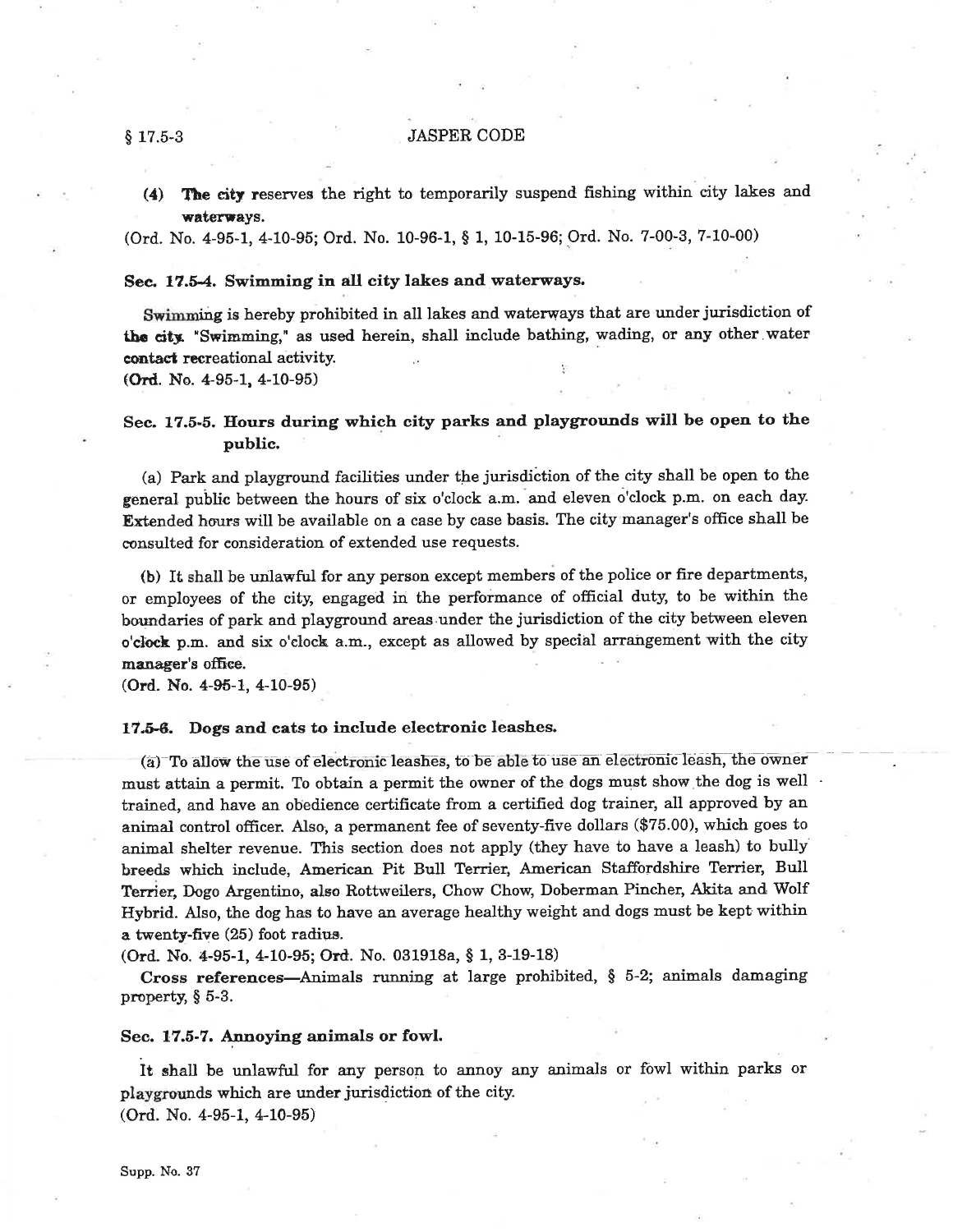## Sec. 17.5-8. Beer or intoxicating liquor.

It shall be unlawful for any person within or upon any park or playground under city jurisdiction to sell, possess, give away or consume any beer or intoxicating liquor of any kind. (Ord. No. 4-95-1, 4-10-95)

Cross reference—Public consumption of alcohol, § 17-4.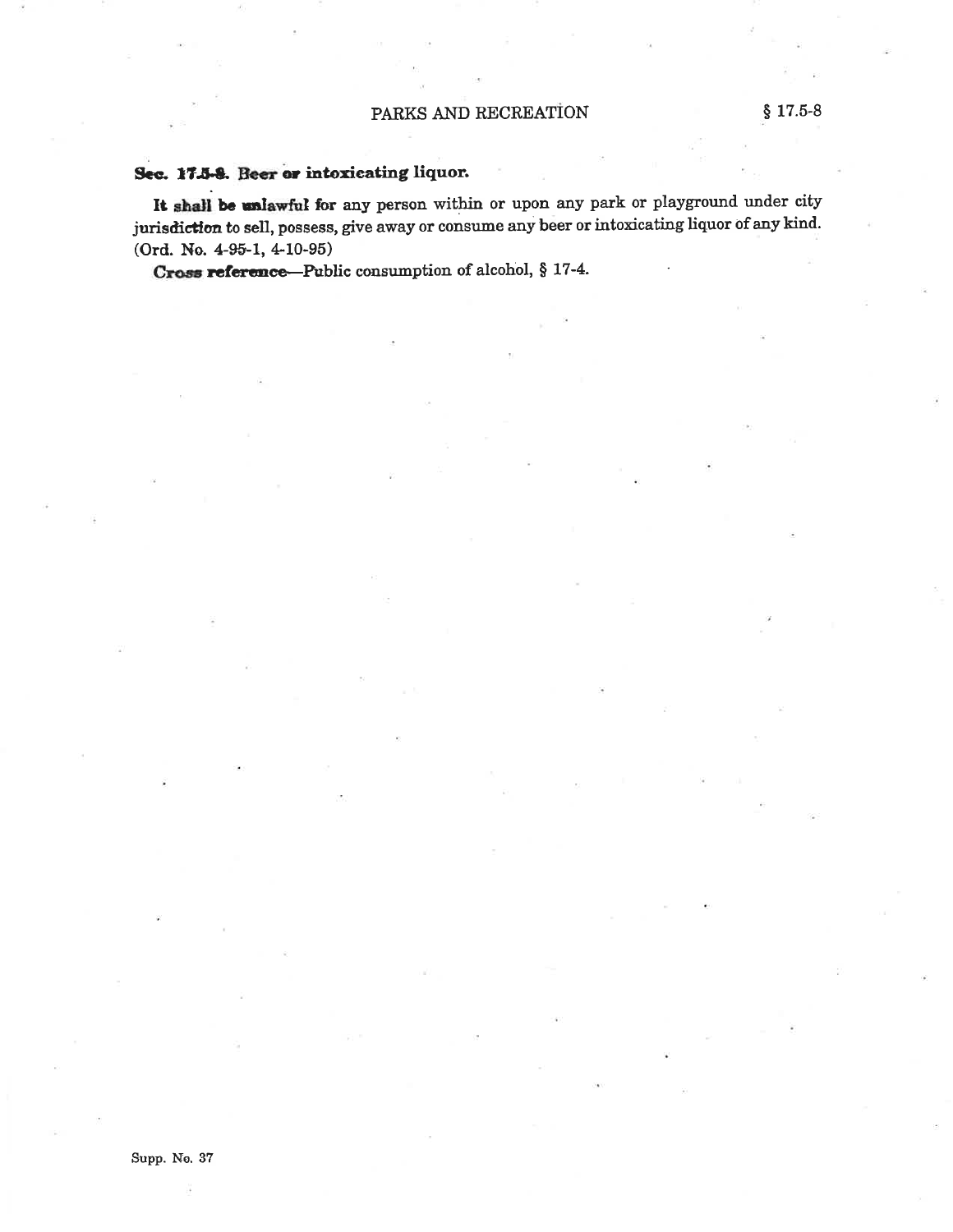## Sec. 17.5-9. Permission and special contracts; selling goods; playing musical instruments.

It shall be unlawful for any person within a city park or playground, without permission from or by contract with said city, to do the following:

(1) Sale of goods: To sell or offer any goods or wares:

(2) Musical instruments: To play musical instruments. (Ord. No. 4-95-1, 4-10-95)

### Sec. 17.5-10. Certain vocations forbidden.

It shall be unlawful for any person to act or play the vocation of a solicitor, agent, peddler, beggar, strolling musician, organ grinder, exhorter or showman in any park or playground under city jurisdiction, except as allowed by special arrangement referenced in section 17.5-9.  $(Ord. No. 4-95-1, 4-10-95)$ 

#### Sec. 17.5-11. Games of chance.

It shall be unlawful for any person to conduct or carry on any game of chance in any park or playground under city jurisdiction.  $(Ord. No. 4-95-1, 4-10-95)$ 

# Sec. 17.5-12. Speed limits, parking of vehicles in city parks and playgrounds.

(a) Speed limits. It shall be unlawful for any person to drive or operate any type of motor vehicle in any park or playground under city jurisdiction at a speed greater than that indicated by appropriate traffic signs.

(b) Parking of vehicles. It shall be unlawful for any person to park, or cause to be parked, any type of vehicle in any city park or playground, on the grass, in picnic areas, inside enclosures or in any area where such parking is prohibited by posted signs, painted stripes or red curbing. Parking of vehicles shall be permitted only in certain areas designated by appropriate signs.

(Ord. No. 4-95-1, 4-10-95)

## Sec. 17.5-13. Overnight parking of mobile homes and recreational and commercial vehicles prohibited.

It shall be unlawful for any mobile home, camper, tent-trailer, motor home or any other recreational vehicle with sleeping accommodations or any commercial vehicle to remain overnight in any park which is under city jurisdiction. (Ord. No. 4-95-1, 4-10-95)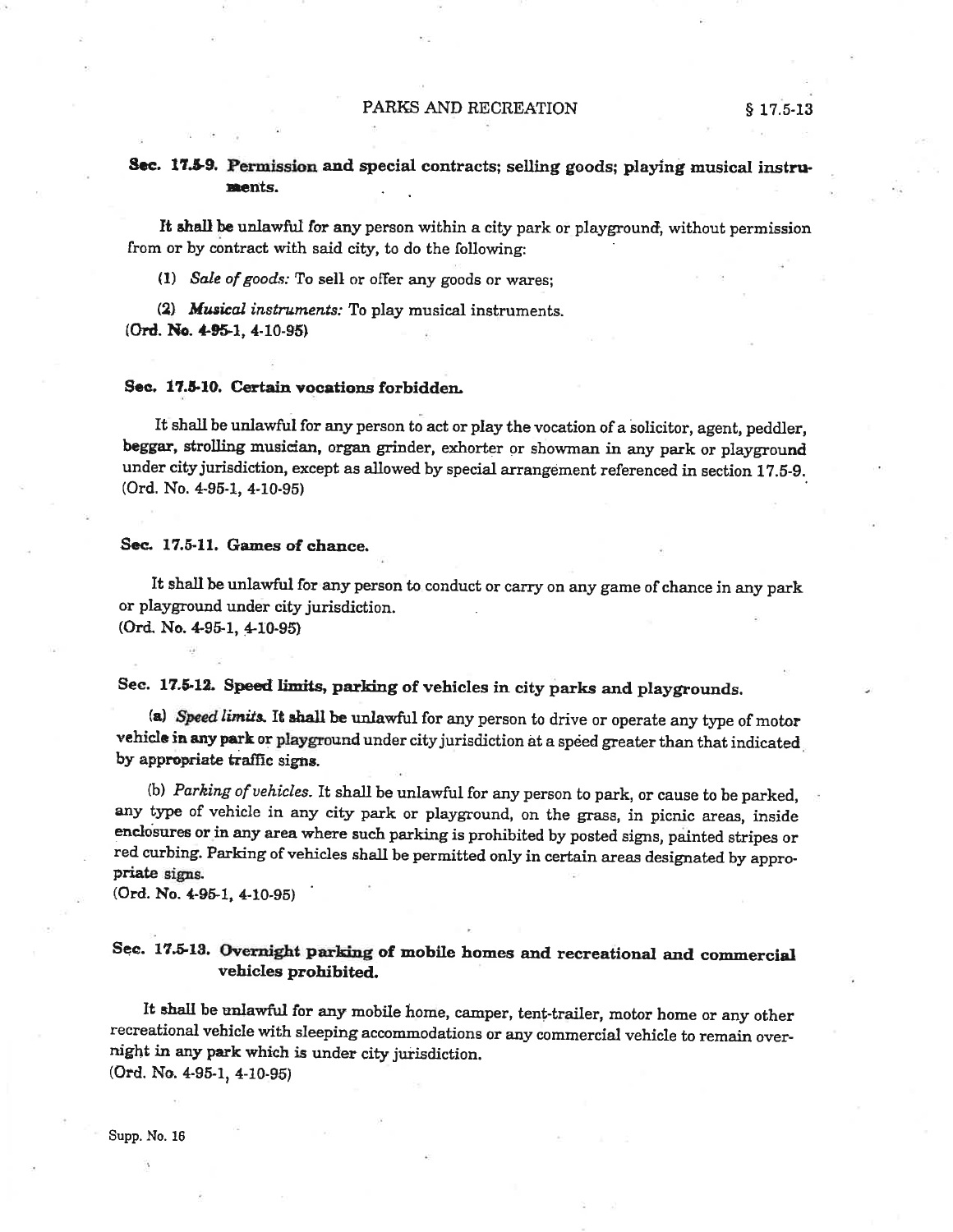## Sec. 17.5-14. Motorized vehicles and bicycles prohibited in parks and playgrounds.

Motorized vehicles, including go-carts, motorcycles, minibikes, automobiles, pickup trucks, all terrain vehicles and trucks are hereby prohibited from driving or being driven within the boundaries of city parks and playgrounds, except in designated hard-surfaced parking areas and excepting official park maintenance vehicles and police and fire vehicles. Nor shall any person ride a bicycle, tricycle or any other pedal vehicle on track surfaces in said parks. (Ord. No. 4-95-1, 4-10-95)

## See. 17.5-15. Use of skate boards, skates, cycles and certain shoes prohibited on tracks.

No person shall ride any skate board or skates or run or jog in any cleated shoes, except those with three eighths-inch spikes (track shoes) on any track surface within the parks of the City of Jasper; nor shall any person ride a bicycle, tricycle or any other pedal vehicle on such track surfaces in said parks.

(Ord. No. 4-95-1, 4-10-95)

### Sec. 17.5-16. Horseback riding prohibited.

It shall be unlawful for any person to ride a horse in any park or playground under the jurisdiction of the city.

(Ord. No. 4-95-1, 4-10-95)

### Sec. 17.5-17. Firearms prohibited.

It shall be unlawful for any person to have in his or her possession any pistol, rifle or shotgun while in any park or playground under city jurisdiction. (Ord. No. 4-95-1, 4-10-95)

Sec. 17.5-18. Hunting prohibited.

It shall be unlawful to hunt, molest, trap or pursue any game or wild animals within any park or playground under city jurisdiction. (Ord. No. 4-95-1, 4-10-95)

### Sec. 17.5-19. Reservation of park facilities.

Park facilities may be reserved for group functions, such as family reunions, church groups, school picnics, etc., by making a reservation through the city manager's office. Reservation verification documents will be issued to the individual making the reservation. Presentation of such documentation at the facility site shall require an individual or group to leave the facility at the time and date stated on the reservation document. It shall be unlawful for any person or persons to disregard or ignore such notification. (Ord. No.  $4.95-1.410-95$ )